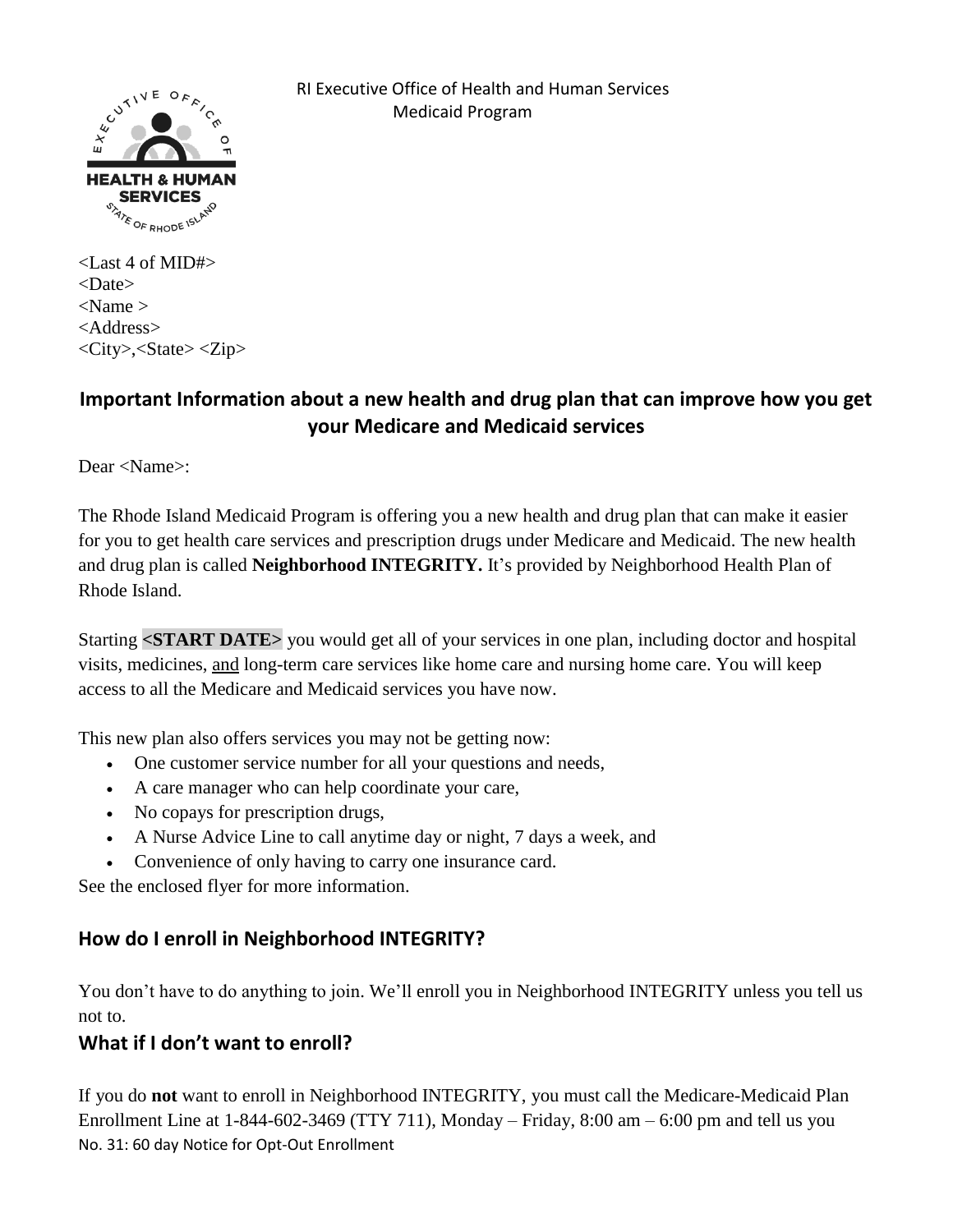don't want to join the new plan. They can help you keep your current Medicaid and Medicare covered services, including prescription drugs. You can also call Medicare to choose another Medicare health plan or prescription drug plan. Contact information is at the end of this notice.

## **If I join Neighborhood INTEGRITY, can I change my mind later?**

Yes. You have the option to go back to getting Medicaid, Medicare, and your prescription drug plan (Medicare Part D) the way you did before.

**Note:** You can leave your Neighborhood INTEGRITY plan at any time and choose another plan. But, once you leave your Neighborhood INTEGRITY plan, there are limits for when you can leave other types of Medicare plans. For more information, please contact Medicare, 1-800-MEDICARE (1-800-633-4227), 24 hours a day, 7 days a week or visit [www.Medicare.gov.](http://www.medicare.gov/) TTY users should all 1-877-486-2048.

# **Neighborhood INTEGRITY and Medicare Part D**

You may have gotten a letter from your current Medicare prescription drug plan telling you that your prescription drug plan won't cover your prescription drugs. That's because you're being enrolled in a new health and drug plan- Neighborhood INTEGRITY. You can't keep your current prescription drug plan and be in Neighborhood INTEGRITY at the same time. You'll continue to get your prescription drug coverage from your current plan until Neighborhood INTEGRITY starts. There will be **no** gap in your prescription drug coverage.

## **Where can I get more information about Neighborhood INTEGRITY?**

- **Enrollment questions** Call the Medicare-Medicaid Plan Enrollment Line at **1-844-602-3469 (TTY 711), Monday – Friday, 8:00 am – 6:00 pm**.
- **In-person help** Call the POINT at (401) 462-4444 (TTY 711). They can refer you to a State Health Insurance Program (SHIP) counselor to talk about your options. Monday, Wednesday, Friday, 8:30 am- 4:00 pm, Tuesday and Thursday 8:30 am- 8:00 pm, and Saturday, 8:30 am -12 noon.
- **Provider network, benefits and services** To see if your doctor is in Neighborhood's network and what drugs are covered, call Neighborhood Member Services at 1-844-812-6896 (TTY 711), Monday – Friday, 8:00 am - 8:00 pm, Saturday, 8:00 am – 12 pm, or check the website at [www.nhpri.org.](http://www.nhpri.org/)

## **Where can I get more information about Medicare?**

For questions about Medicare, call: 1-800-MEDICARE (1-800-633-4227) TTY users: 1-877-486-2048. 24 hours a day, 7 days a week or go to: [www.Medicare.gov.](http://www.medicare.gov/)